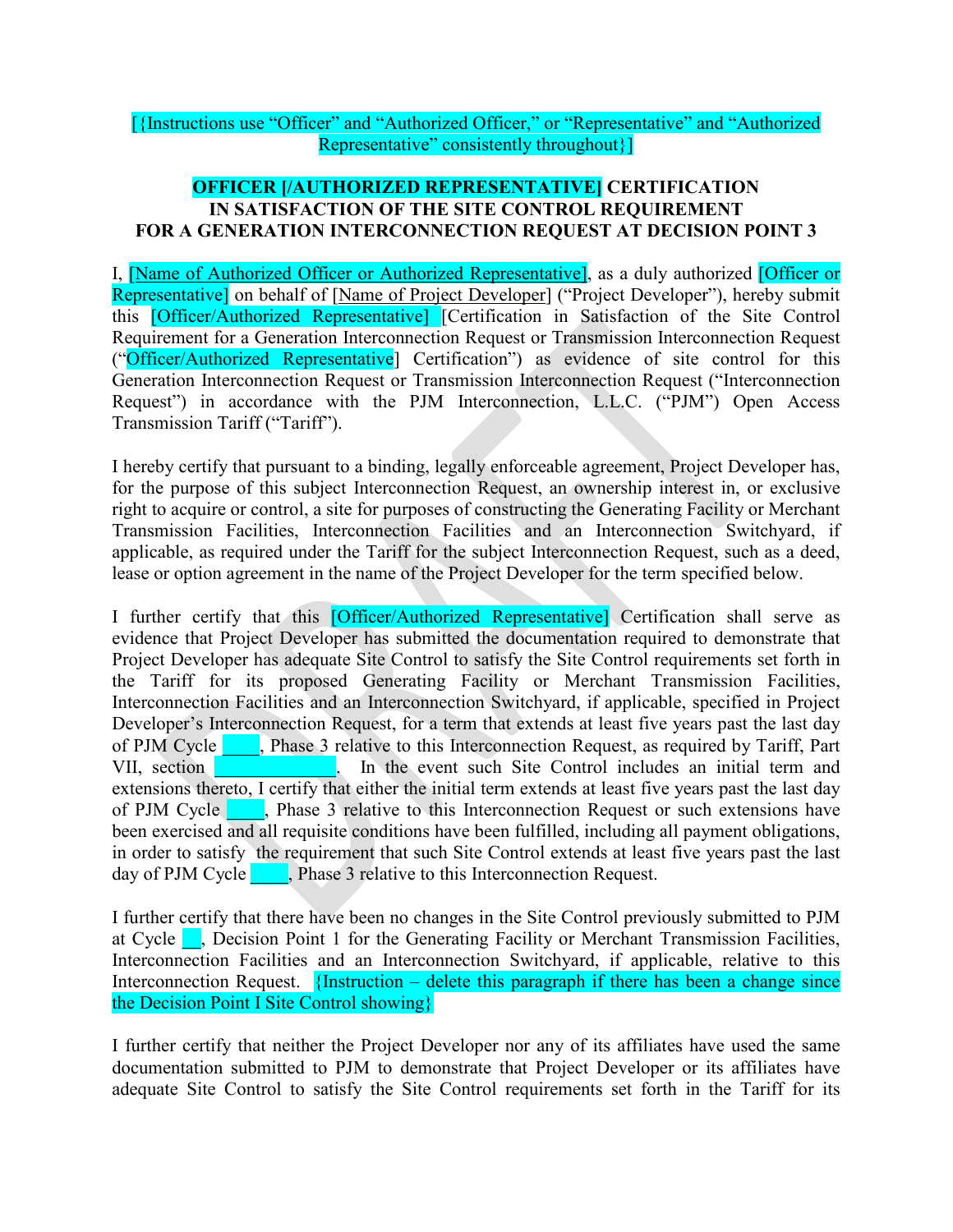proposed Generating Facility or Merchant Transmission Facilities specified in Project Developer's Interconnection Request to any other Regional Transmission Organization ("RTO") or Independent System Operator ("ISO") region in support of site control requirements regarding any other proposed projects located in such other RTOs and/or ISOs.

I understand that Project Developer has a continuing duty to notify, and shall in fact notify PJM immediately in writing, if and when any certification made herein ceases to be truthful, accurate or complete. Until such time as PJM receives written notification of any change to this [Officer/Authorized Representative] Certification, PJM shall be entitled to rely perpetually on the documentation submitted and certifications made and information provided herein.

I understand that PJM reserves the right, at any time, to request evidence of any and all agreements that are certified to by me as in existence herein.

I understand that PJM reserves the right to terminate immediately the Cycle Position assigned to Project Developer relative to this **[Officer/Authorized Representative]** Certification in the event PJM determines that Project Developer has not demonstrated adequate site control for its Generating Facility, Interconnection Facilities and an Interconnection Switchyard, if applicable, described in its Interconnection Request;

I certify that I am duly authorized to execute this **[Officer/Authorized Representative**] Certification on behalf of Project Developer and that all certifications made herein are accurate and true and in full force and effect as of the execution date of this [Officer/Authorized Representative] Certification, which shall be the signature date below; and

I certify that Project Developer understands and agrees that nothing in this [Officer/Authorized Representative] Certification shall be construed to give rise to any liability on the part of PJM.

By signing this *[Officer/Authorized Representative]* Certification, I acknowledge the potential consequences of making incomplete or false statements herein, which may include but are not limited to PJM immediately terminating the Cycle Position assigned to Project Developer and/or referring any incomplete or false statements made herein to the Federal Energy Regulatory Commission Office of Enforcement.

*On Behalf of*:

 $\mathcal{L}_\text{max}$  and  $\mathcal{L}_\text{max}$  and  $\mathcal{L}_\text{max}$ Project Developer

 $\mathcal{L}_\mathcal{L}$  , which is a set of the set of the set of the set of the set of the set of the set of the set of the set of the set of the set of the set of the set of the set of the set of the set of the set of the set of Signature of [Officer/Authorized Representative]

 $\mathcal{L}_\mathcal{L}$  , which is a set of the set of the set of the set of the set of the set of the set of the set of the set of the set of the set of the set of the set of the set of the set of the set of the set of the set of Print Name of [Officer/Authorized Representative]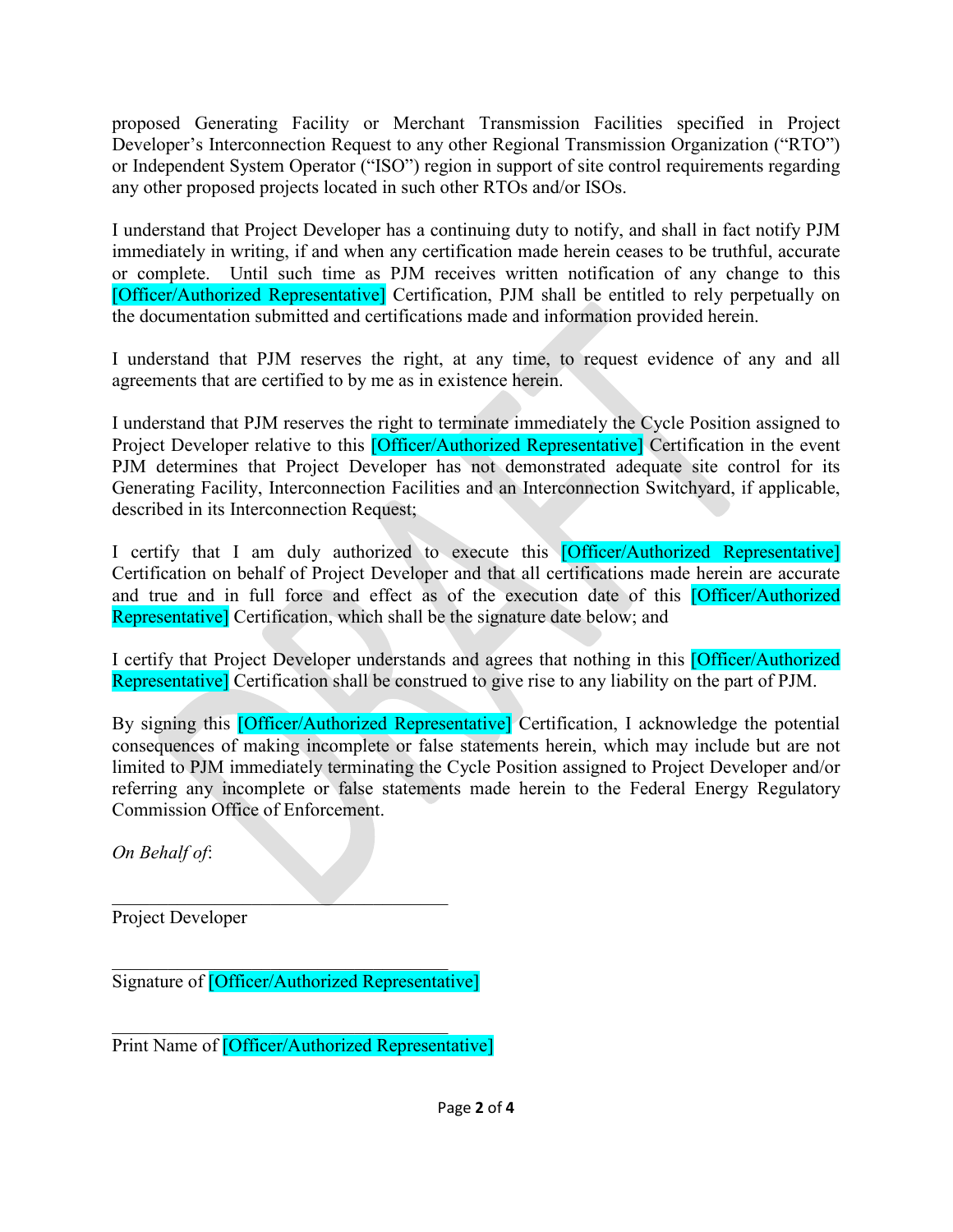Title

Execution Date: \_\_\_\_\_\_\_\_\_\_\_\_\_\_\_\_\_\_\_\_\_\_\_